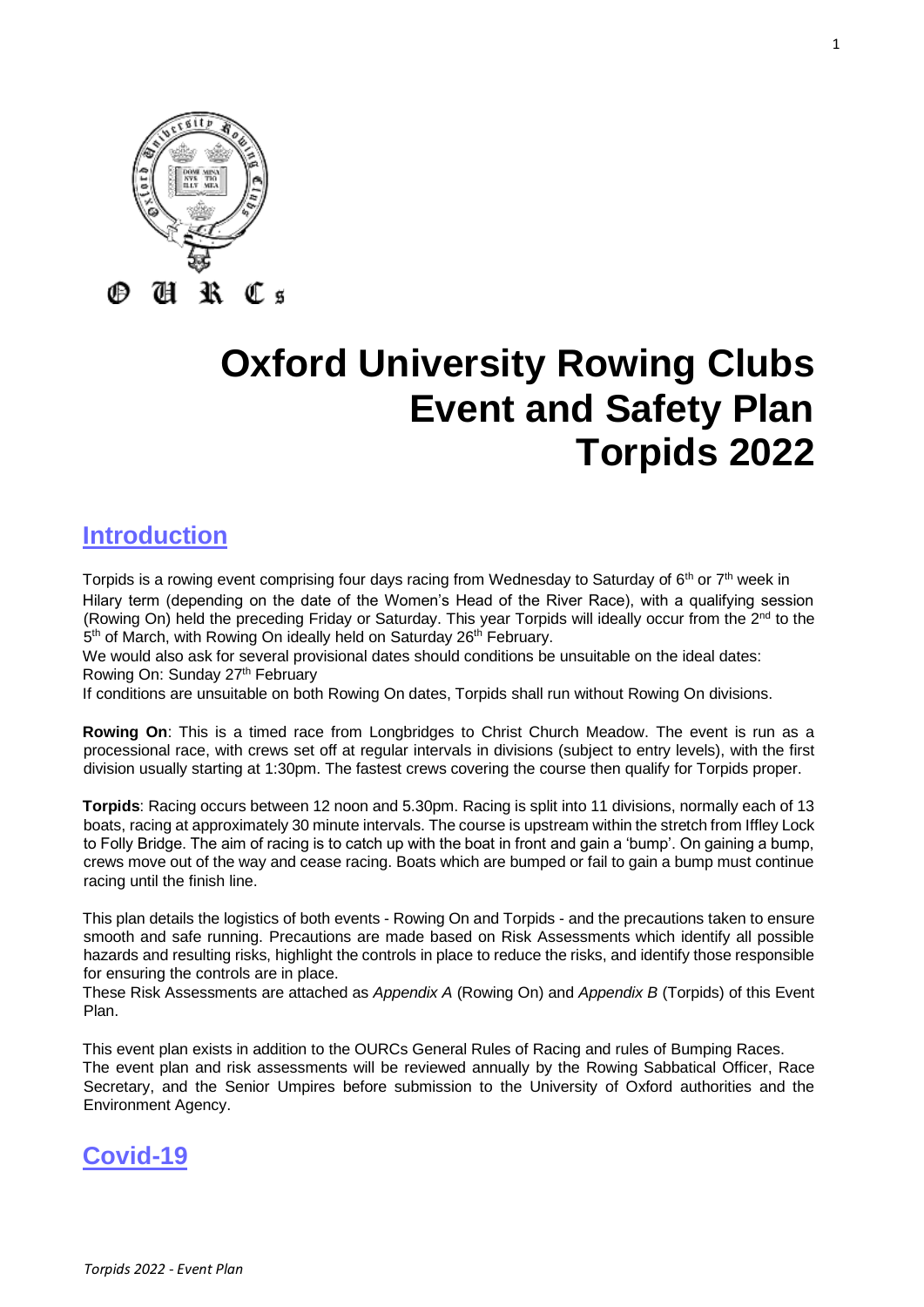Planned COVID-19 mitigation measures are based on the current Event Management Health and Safety Guidance from Oxford University (current as of date of submission – guidance last updated 10/01/22). These are shown in detail in the Risk Assessment to avoid duplication. The Event Committee take responsibility for communicating and encouraging COVID-sensible behaviour in all those attending the event. Some areas where COVID risk mitigation measures will apply (for example inside boathouses) are the province of colleges and clubs. Mitigation measures detailed in the Risk Assessment follow the guidance of British Rowing, the sport's National Governing Body, who recommend that all elements of rowing, including competitions, are carried out at 'Rowing Level 2': largely normal rowing activity with implementation of British Rowing guidance.

# **Race Management**

# **Summary of Race Officials**

The races – both Rowing On and Torpids - are run by the OURCs Committee, using the following system:

- i) **Race Secretary**  coordinates racing and is responsible for event and race safety. For this event, the Race Secretary will be Ty Rallens, who can be contacted on 07341-500865 or secretary@ourcs.co.uk.
- ii) **Event Committee**  help the Race Secretary with coordination of racing and event safety.
- iii) **Race Desk**  location Longbridges Boat House, will oversee the marshals and assist the SU. An Event Committee member, usually the Race Secretary, will be present at Race Desk at all times, and can be contacted by mobile phone (07341-500865) or by two-way radio.
- iv) **Incident Coordinator (IC) —** Typically the Rowing Sabbatical Officer (07917-643030). The IC coordinates post-incident operations (See Emergency Action Plan, Appendix E). Responsibilities to include working in close cooperation with the following people:
	- Injured person (if applicable). Their welfare, liaising with the regatta medical staff, Senior Umpires, marshals and other relevant parties (e.g. EMS, family or friends of injured party, taxi) and to gather information that must be included in the incident record and possible legal reports
	- Other involved persons such as witnesses and medical staff To gather additional information that must be included in the incident record and possible legal reports
	- Where applicable, to ensure incident is duly reported to appropriate bodies/persons such as Sports Safety Officer, College if student, and British Rowing.
- v) **Senior Umpire (SU)**  situated near the start line for Rowing On, and in the bunglines area for Torpids. Ensures the safe and timely start of races, and oversees safety on the water during racing hours, and collaborates with the Race Secretary on the safe running of the event.
- vi) **Incident Manager** Either the on-duty Senior Umpire or someone to whom they have delegated the role, such as a non-duty SU or a senior member of the Event Committee. The Incident Manager coordinates the resolution of any on-water incidents or those which have temporarily obstructed water traffic. This may include rescuing non-injured crew members in broken or stuck boats, removing and repatriating boats stuck in the bank, and deciding when normal river traffic, including warm-up for the next race, may recommence in any area of the river.
- vii) **Marshals**  work with the Race Secretary and the SU to ensure the safe and smooth running of the event. Details of the role of the marshals are given below.
- viii) *Rowing On]* **Timers —** act as impartial race observers for Rowing On at the Start and Finish lines and record the time each crew passes their position.
- ix) *[Torpids]* **Umpires** act as impartial race observers for the bumping races.

The SU, marshals, and umpires will be marked out by coloured bibs, usually:

- yellow high-visibility for the SU
- yellow high-visibility river marshals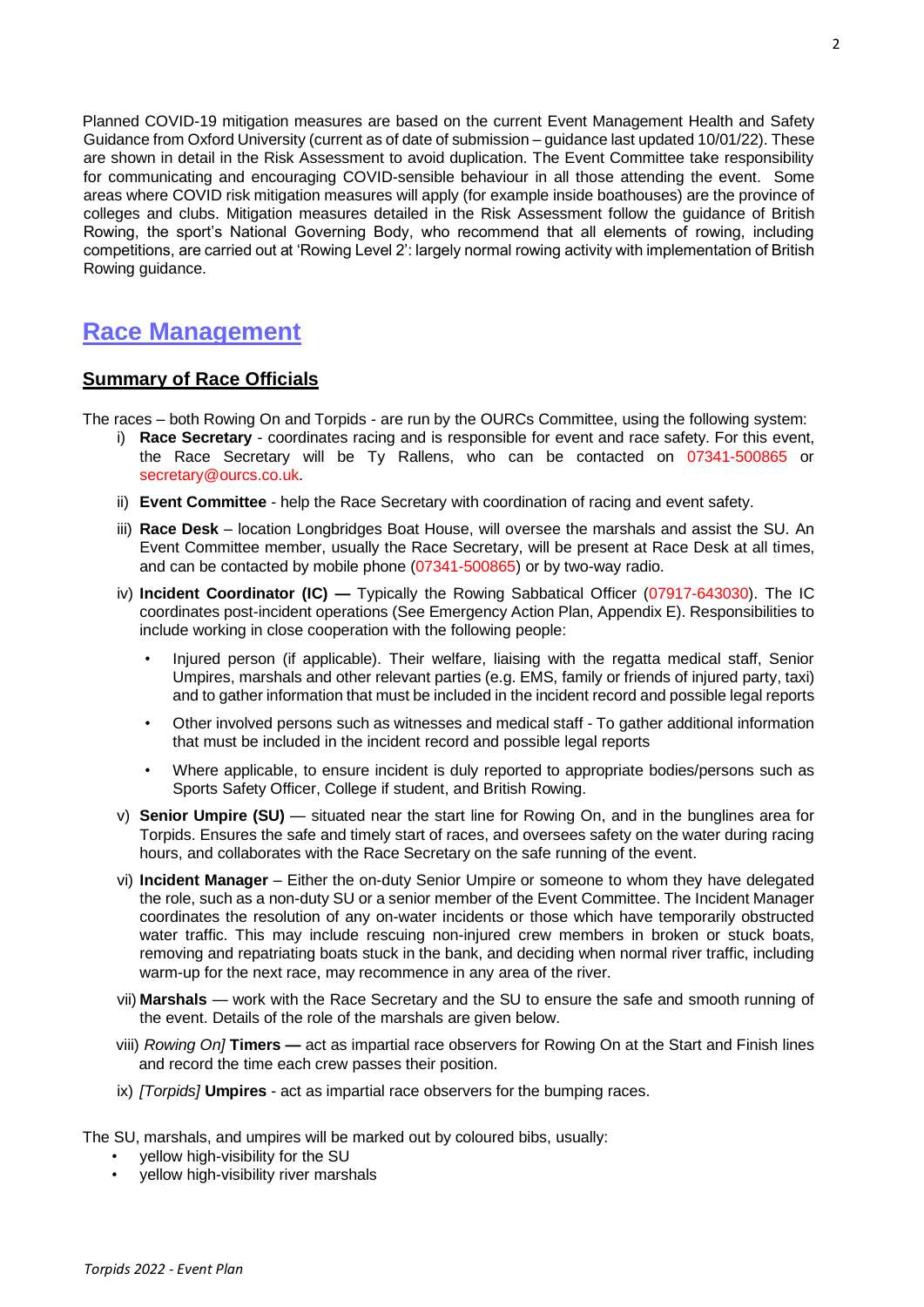- orange high-visibility for towpath marshals *[Torpids only]*
- red for the umpires.

*The consumption of alcohol by officials is strictly prohibited.* 

#### **Race Secretary**

The Race Secretary is the event organiser and has overall responsibility for the event, in accordance with this event plan, which they must do safely. This event plan does not restrict the Race Secretary, working with the Senior Umpire, from halting racing at any time or from making necessary alterations to ensure the safety of competitors, organisers and members of the public. The Race Secretary, as event organiser, should appoint the Senior Umpire and members of the Event Committee. The Race Secretary shall inform other river groups of the event.

The Race Secretary is responsible for coordinating racing and so should direct members of race committee; tasking them as needed and as appropriate. The Race Secretary may delegate responsibilities as is appropriate. The Race Secretary consults with the SU about issues and risk mitigation affecting the safe running of the races.

The Race Secretary should make contact with the Environment Agency (EA) if they are at the river on the day of the race. The Coordinating Senior Umpire will have contact details for the EA if they are not at the river.

# **Senior Umpire**

Senior Umpires are appointed by the Race Secretary, from those who have been ratified in an OURCs Captains' Meeting in the current academic year. This ensures that those appointed have the necessary skill and experience to conduct their duties. Given the nature of the event, there is no formal qualification appropriate to the task, but the existing team of Senior Umpires will make sure sufficient new members are recruited to cover the job, and will ensure that new recruits are fully briefed and trained in the role. A ratified trainee Senior Umpire may control races and act as Senior Umpire under the direct supervision of a fully qualified SU.

The principal duty of the Senior Umpire is to ensure that each race is safe to start, and then to start that race in a safe fashion under the OURCs racing rules, and to ensure that racing only continues while conditions are sufficiently safe. To this end, the Senior Umpire on duty will conduct river checks as appropriate, using the marshals to report any traffic on the river or any obstruction in the river. The SU will conduct a full river check at least once before each race begins and repeat at their discretion sufficiently to ensure that they are satisfied the river is clear to start the race. The SU will consider the following (below) when starting each race, and will relate it to the nature of bumps racing and the quality and competence of the crews involved, as far as is reasonably practicable:

- The local stream conditions
- The local weather conditions
- Whether the race course is sufficiently clear of racing traffic, non-racing traffic, debris or any other obstruction
- Whether the safety launches are in a suitable position and ready to respond
- Whether sufficient marshals are in place and in communication with the SU and race desk, to provide full coverage of the stretch

The SU has the full operational responsibility of starting racing, and so will try to start each division in a timely fashion in accordance with the rules of racing, where circumstances and safety allow. Any other party (including but not limited to the Race Secretary, the Environment Agency and the University) which believes that there is a good reason not to start a race, should be encouraged to inform the SU immediately. The SU may halt racing on the grounds of safety and recommend any mitigating action to the Race Secretary which might allow racing to continue.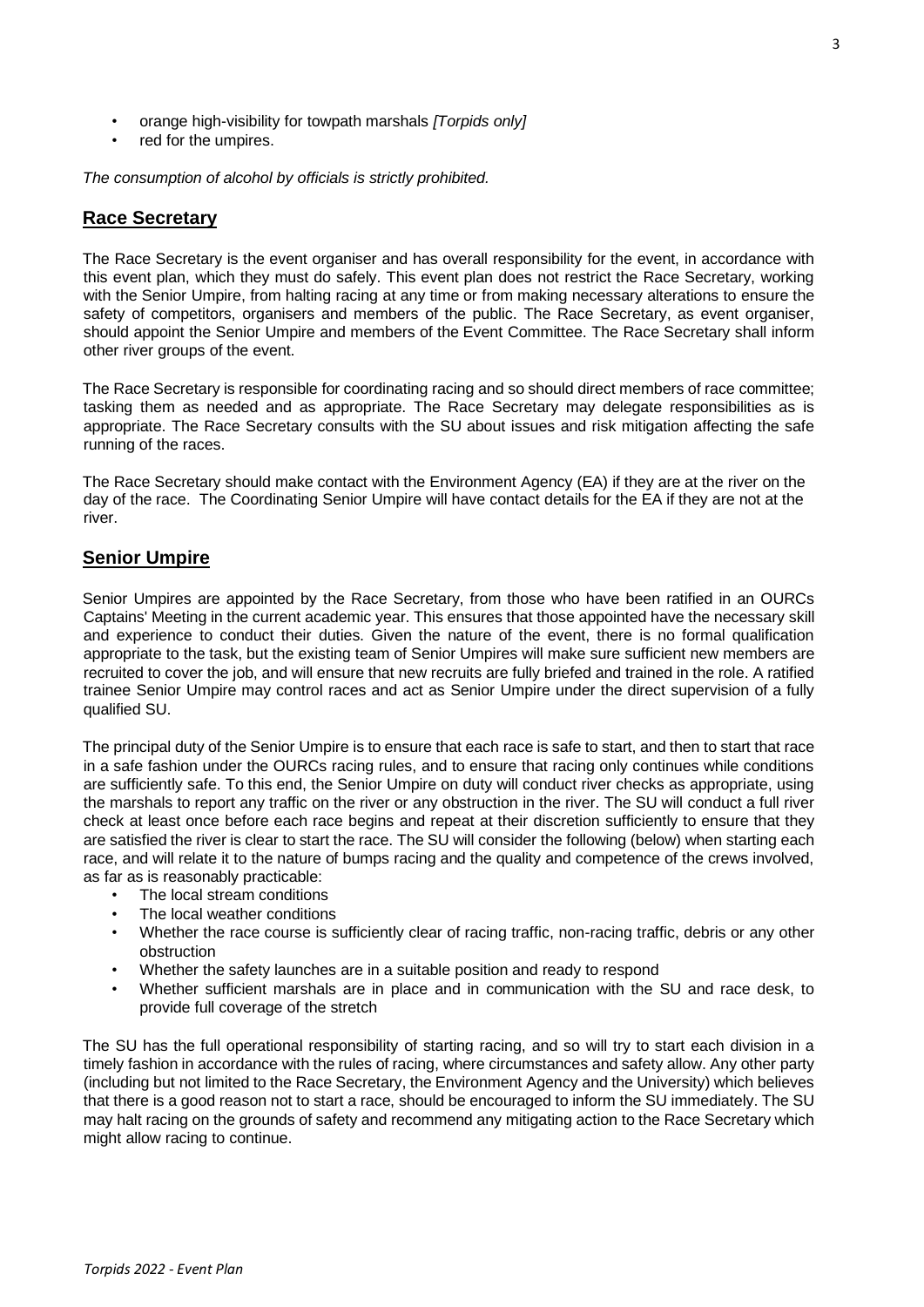The first Senior Umpire of the day has responsibility for checking and approving the river as sufficiently safe to open to crews for their warm-up, at a point approximately half an hour before the first division. If at any point in the day the SU considers the river to be unsafe even for warming-up crews, they will close the river to student traffic and suspend racing. Before opening the river, the first SU of the day will be satisfied that:

- 1. Sufficient marshals are in place and providing full coverage of the stretch with working two-way radios.
- 2. The stream conditions are sufficiently safe.
- 3. The weather conditions are sufficiently safe.
- 4. First Aid cover is available at the river.
- 5. Any non-racing traffic already on the stretch has been spoken to and is aware of the event and circulation pattern.
- 6. The Race Secretary and their team are ready and happy that the river be opened.

In the same manner, the final SU of the day will close the river at the end of racing, will dismiss the marshals (in stages) once they are satisfied that all racing traffic is clear of the relevant areas, and will reopen the river to non-racing circulation.

As part of the preparations for the regatta, the coordinating SU for the team will liaise with the Environment Agency, the Rowing Sabbatical Officer (in their safety role) and the Race Secretary, to determine any special measures to be taken to allow racing under the risk assessment in more challenging conditions such as high stream or wind. These measures may include, but are not limited to:- restrictions on coxing status; use of higher bunglines; restrictions on racing divisions; use of half-divisions; changes in warm-up time between divisions; and provision of extra safety launches. The coordinating SU will consult with the whole SU team as available to bring their collective experience to bear in making such decisions. The coordinating SU will ensure that the decisions are agreed with the Event Committee (via the Race Sec. and/or Rowing Sabbatical) and will communicate them in a timely fashion to the racing clubs. The Rowing Sabbatical Officer will ensure that other interested parties (such as the Proctors and/or Sports Federation and the boatmen) are kept informed of the measures being used, as far as necessary, and that information on the measures is available to all college boat club members, including Senior Members. The coordinating SU will also ensure that the race secretary has a copy of the SU roster and mobile phone numbers. During the event, a coordinating SU will be appointed each night to coordinate overnight decisions and coordinate the team for any appeals or changes in conditions.

# **Marshals**

This section will outline the marshalling for Torpids. The marshalling for Rowing On is slightly different and these differences are highlighted at the end of this section.

**Briefing**: An initial marshal briefing, covering individual marshalling duties, safety procedures, and summary notes of specific duties, where appropriate, will be provided through an e-learning portal in the form of a presentation and subsequent quiz. Marshals must have completed this e-learning material prior to the start of bumps.

**Overseeing of marshals**: A member of the Event Committee will give a short briefing to all marshals on the day, so that they are aware of their specific duties. This does not substitute but instead refreshes the material delivered through e-learning.

**Equipment**: All river marshals are issued with a high-visibility jacket, a radio, a copy of the circulation plan, and a starting order. River marshals on the race course are issued a klaxon. All towpath marshals are issued with a high-visibility jacket. Personnel in key positions are also given a megaphone.

**Stations**: Marshals will be stationed along the river at points marked on the Placement of Marshals maps, attached as *Appendix C* (Rowing On) and *Appendix D* (Torpids) of this plan. Additional marshals may be stationed on the day by the Event Committee and/or the SU as needs dictate. These stations ensure that the marshals' line of sight provides full coverage of the race course.

# **General duties**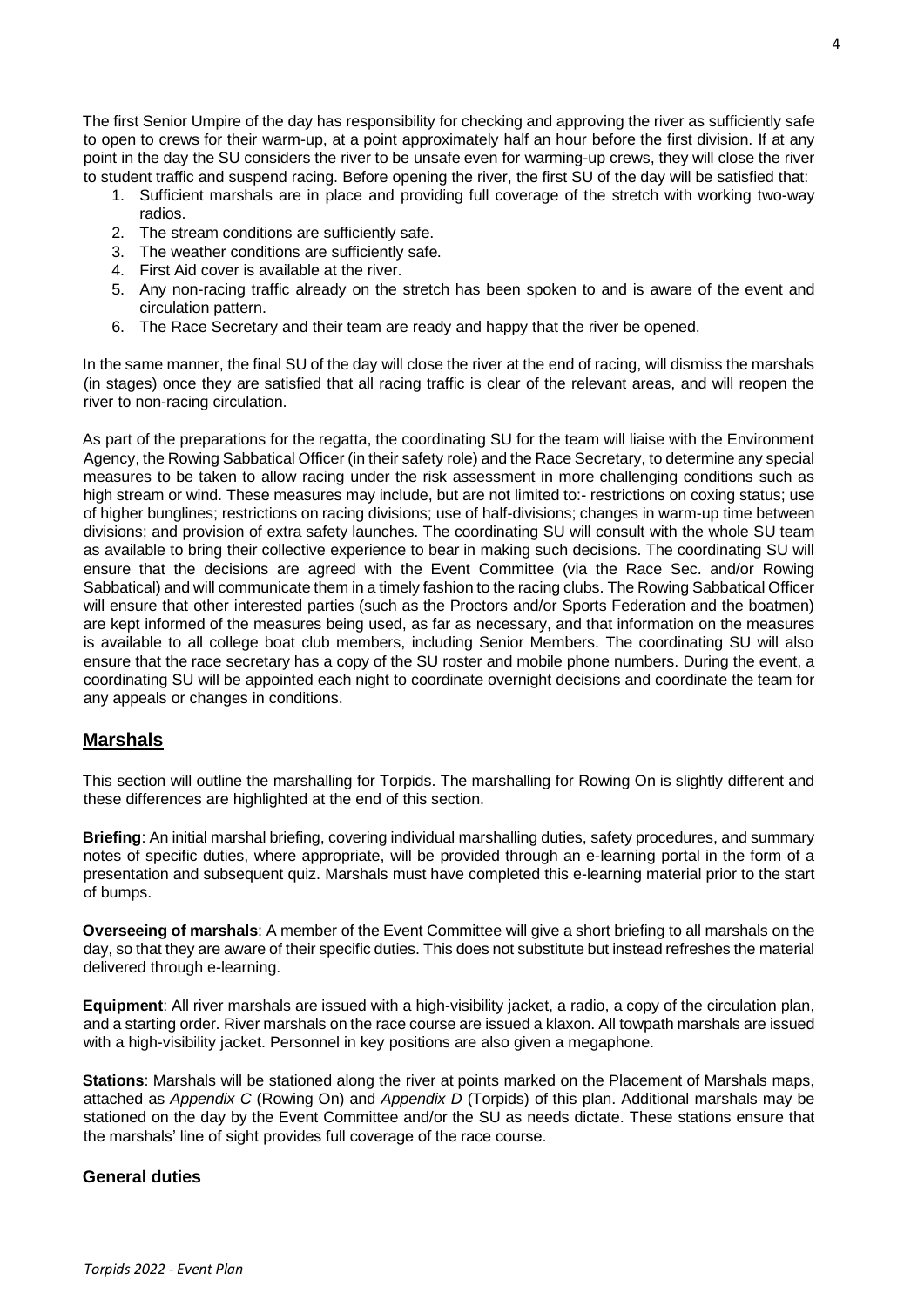All marshals listed below, except the Bike marshal and Towpath marshals, perform river checks, the process by which the SU can ascertain whether the river is clear of obstructions. In particular this process must be done, and show that the river is clear of obstructions, before a division can be started.

When a river check is called the marshals will look for non-racing boats, swans, floating debris, and anything else which would impede the safe running of racing on their stretch of the river. Then, in the order in which they are listed below, report back to the SU. During racing, marshals should radio and if necessary stop the race with the use of their klaxon should the course become unsafe to continue.

#### **Marshals' primary role is the safe running of the event.**

In the event of the river becoming unsafe to continue racing for whatever reason, attending marshals will open their radios and sound the safety klaxons for at least 10 seconds in order to transmit the klaxon as rapidly as possible. Any marshal on hearing a klaxon should fire their klaxon for 10 seconds or until all racing crews around them have stopped (whichever takes longer). Races should be halted using the klaxons in any event that makes the continuation of racing unsafe, for example: the channel becoming blocked by racing or other traffic, a person in the water with racing crews approaching and putting them in danger, or an injury which requires First Aid. As crews hear the klaxons they will stop racing immediately as instructed in the coxing meetings (see later section). Crews halted by klaxon should remain stationary to allow safe access by first aid personnel and Event Committee until the Senior Umpire gives permission for them to move.

All marshals monitor crews on the water are keeping to the circulation pattern, informing crews if they are in incorrect circulation. During racing marshals encourage crews who have bumped out to move so that there is a channel wide enough for racing crews to pass safely. Usually this will be asking crews to pull into one of the banks. Once the following launch has passed, marshals encourage crews to then paddle behind the following launch back to their boathouse.

A secondary role is to report to Race Desk any crews on the water where the boat is lacking a bow-ball or the cox is lacking a lifejacket over their outermost layer, and to instruct them to remedy this.

A tertiary role is to report to Race Desk if any significant numbers of pedestrians are present, and to request support if appropriate.

During the race itself, marshals act as observers, facilitating a safe and fair contest. They will also warn members of the public of approaching cyclists, although this role will primarily be taken by the Bike marshal.

#### **Duties for raft marshals:**

Raft marshals perform checks on each boat to ensure they conform to British Rowing and EA regulations. In particular they are asked to check that each boat has a securely attached bow-ball, heel restraints are fitted correctly, and that the cox has their lifejacket fastened over their outermost layer.

The raft marshals should also check that suitable lights are attached when appropriate. The later divisions which require lights will be marked on the start order, but the SU may require lights for other divisions as well in the event of poor visibility.

The raft marshals facilitate the timely starting of divisions by encouraging launching crews to wait until the boats of the division two before theirs have landed and cleared the rafts before they put their shells on the water, and asking crews to push off promptly after the last racing crew has passed, so that the landing stages are clear for the returning crews.

Where possible, they keep track of which crews have pushed off from the rafts they are monitoring. They will often field questions from competitors, radioing Race Desk when they are unsure.

#### **Particular duties:**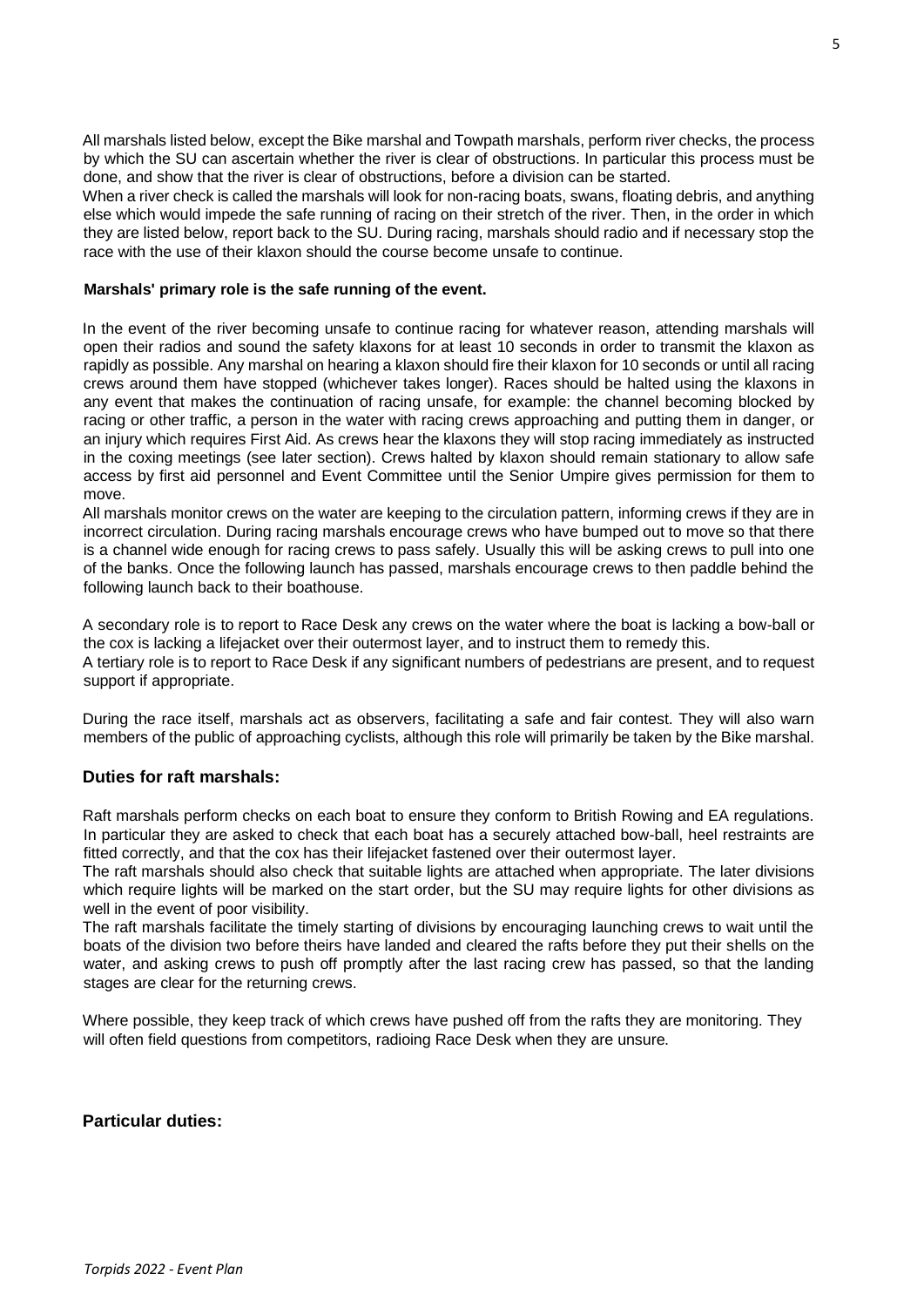In addition to the general duties, each marshal has particular duties dependent on their designated position on the river bank, as detailed below (refer to the Placement of Marshals map, attached as *Appendix D* to this plan).

Marshals who are normally given a megaphone to assist with their duties are marked ▼, and those who take part in river checks are marked †.

- 1. **Head (of the River)** ▼†: (by the grey footbridge) Communicates with river traffic entering the course from under Folly Bridge, and liaises with the SU about this; instructs crews who have finished racing on where to wait to prevent a build-up of crews above the finish line and when to spin; ensures crews returning to their boathouses keep tucked into the City side bank; warns non-event pedestrians and cyclists coming down the towpath that an event is occurring.
- 2. **Finish** ▼†: (by the Cox stone) Operates the finish clacker over the STERN of the boats to inform crews when they have finished racing; instructs crews to move upstream to clear the finish line, radios Race Desk when the last racing crew crosses the line; ensures crews returning to their boathouses keep tucked into the City side bank.
- 3. **Boathouse A** †: (on Boathouse Island, covering boathouses on the upstream end of the island, approximately from St Anne's to Keble inclusive) Acts as a raft marshal for crews boating from Boathouse Island; Communicates with river traffic entering the course from under the humpback bridge, and liaises with the SU about this.
- 4. **Boathouse B** †: (on Boathouse Island, covering boathouses on the downstream end of the island, approximately from Exeter to Christ Church inclusive) Acts as a raft marshal for crews boating from Boathouse Island; Communicates with river traffic entering the course from the Cherwell cut next to Christ Church Boathouse and liaises with the SU about this.
- 5. **Univ** †: (outside Univ Boathouse) Acts as a raft marshal for crews boating from Univ. Should also be monitoring the raft, and instruct crews to move any equipment on the raft that may impede racing.
- 6. *[Optional]* **Green Bank** †: (halfway between Univ and Longbridges Boathouses) Encourages crews warming up above the Gut to be through it with at least 5 minutes to go; ensures that crews that are paddling back after bumping out or returning to their boathouse stick to the circulation pattern. Monitor traffic exiting the Cherwell cut next to ChCh boathouse.
- 7. **Longbridges** †: (outside Longbridges Boathouse) Acts as a raft marshal for crews boating from Longbridges.
- 8. **Top Gut** ▼†: (at the upstream Gut exit) Keeps a record of which boats have passed downstream to be able to inform the SU of the progress of crews to the start; it shouldn't be the case that crews are going through the Gut in opposite directions, but watches the Gut exit to ensure that crews change circulation pattern safely; pays particular attention during racing as a lot of bumps occur in the Gut.
- 9. [*Optional*]: **Middle Gut** †**:** (mid-way between Top Gut and Bottom Gut) Keeps a record of which boats have passed downstream. Pays particular attention during racing, as a lot of bumps occur in the Gut; Encourages crews who have bumped out to move to ensure that there is room for racing crews to pass safely, which may mean the crew needs to paddle out of the Gut and pull in near Longbridges.
- 10. **Bottom Gut** ▼†: (on the bend between the Sea Scouts and Falcon) Pays particular attention during racing as a lot of bumps occur in the Gut.
- 11. **Donnington Bridge** †: (by Donnington Bridge on the City Side) Acts as a raft marshal for crews boating from Falcon or CORC; pays particular attention during racing as a lot of bumps occur in the Gut; deals with local river traffic and swans.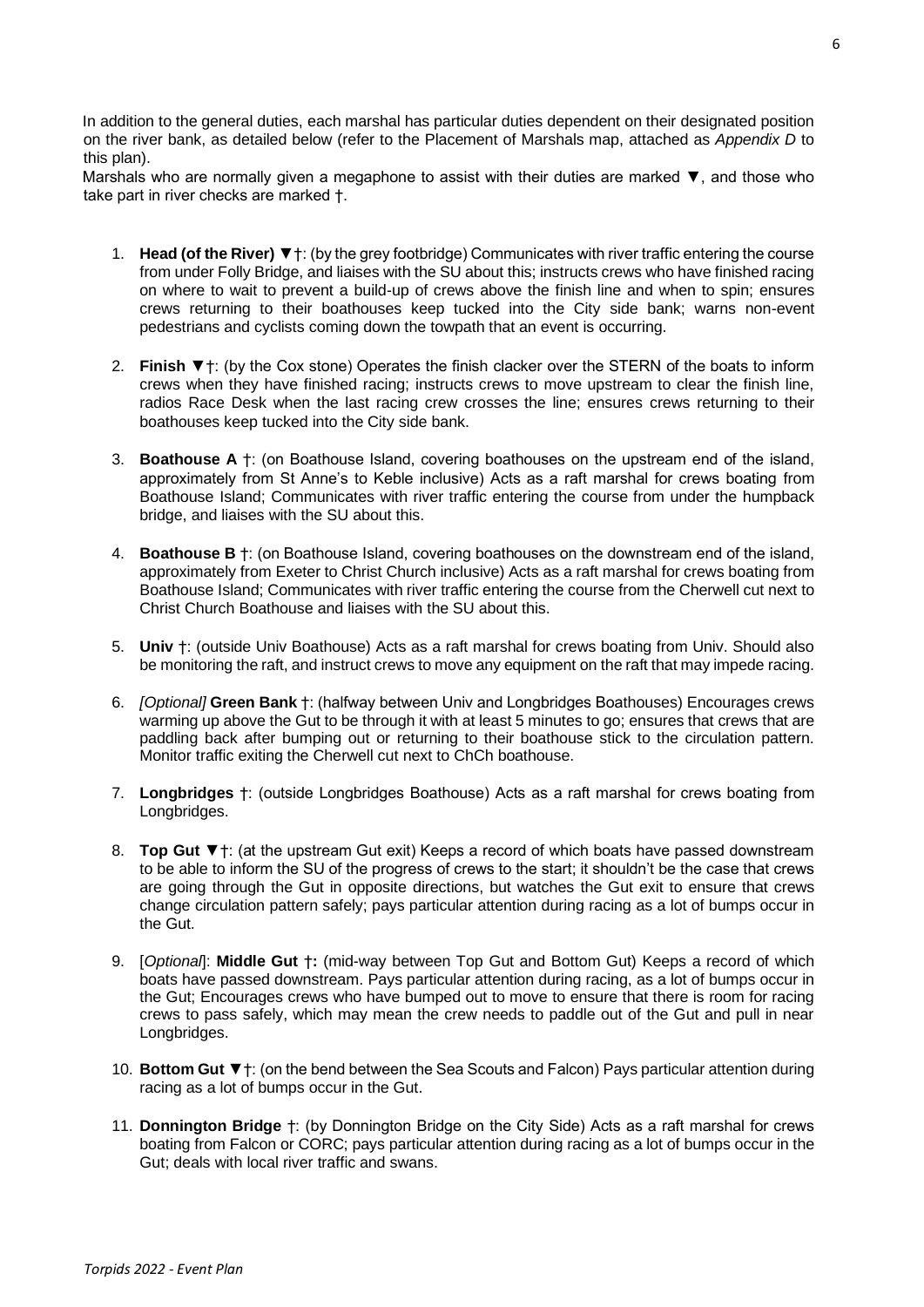- 12. **Top Bunglines** †: (covering bunglines 1-7) monitors that crews are sticking to the circulation pattern during the warm-up and checks that crews overtake sensibly; assists crews spinning onto their bunglines so as to keep the far bank clear for cruisers; keeps a record of which crews are attached to their bunglines; reports to the SU if the umpires have not shown up, or if there is no possible way for a crew in the section to get attached to their bungline; generally assists the SU as required. May also be required to communicate to crews any additional information such as delays. Will cover bunglines 1-4 if half-divisions are used.
- 13. **Bottom Bunglines** ▼†: (covering bunglines 8 and below) communicates with river traffic coming up through Iffley Lock, and liaises with the SU about this; monitors that crews are sticking to the circulation pattern during the warm-up and checks that crews overtake sensibly; assists crews spinning onto their bunglines so as to keep the far bank clear for cruisers; keeps a record of which crews are attached to their bunglines; reports to the SU if the umpires have not shown up, or if there is no possible way for a crew in the section to be attached to their bungline; generally assists the SU as required. May also be required to communicate to crews any additional information such as delays. Alerts cyclists and pedestrians coming up the towpath of an imminent division start and after the one minute gun politely advises cyclists to wait until the division has gone by before proceeding on their way. Will cover bunglines 5-7 if half-divisions are used.
- 14. **Bike Marshal**: advised to equip their bike with a bell and they wear a high visibility vest, to cycle along the Tow Path, cycles just ahead of the first boat of each division with the sole aim of providing additional warning to spectators and members of the general public on the towpath if significant numbers of pedestrians and bystanders are present. They should report to Race Desk between each division, and may be used to ferry equipment, such as a replacement radio, to other race officials between races. The bike marshal to advise bank riders and umpires that their bikes are suitably equipped before each division commences.
- 15. [*Optional*] **Bike Marshal #2:** advised to equip their bike with a bell and they wear a high visibility vest. They will set off at approximately 1 minute before the 1 minute gun and proceed slowly up the towpath, taking time to stop and specifically caution groups, vulnerable users, or those who are milling over the path. This marshal will use best endeavours to remain approximately 1 minute ahead of racing crews, delaying at the race desk if necessary.

# **Towpath Marshalling**

Additional marshals may be used as well as or instead of large signs to inform towpath users of racing and as a mitigating action against collisions with spectators. These marshals have a primary duty of communication with towpath users. Secondarily, they may support marshals nearby if required during an on-water incident. They will wear an orange high visibility jacket and may have a radio.

Marshals that may be used depending on the levels of towpath traffic are positioned as follows:

- i. At the Head (by the pedestrian footbridge upstream of the course),
- ii. Just downstream of Univ Boathouse by the footpath entrance to the towpath,
- iii. Just upstream of Donnington Bridge,
- iv. Just downstream of Donnington Bridge (these two at the entrances to the towpath)
- v. At the Isis Farmhouse to keep an eye on pedestrians entering from the pub, the lock or across the fields.

The Bottom Bunglines marshal will also be encouraged to speak to pedestrians when not engaged in their other duties, particularly when there is no towpath marshal present.

The Event Committee and Senior Umpires will assess the levels of towpath traffic throughout the day and deploy towpath marshals if they deem it to be required.

The towpath marshals will talk politely to all towpath users, informing them of the event and, briefly, of the format of racing. They will encourage pedestrians to walk on the landward side of the towpath, or if they wish to spectate to stand on the bank, leaving the centre as clear as possible for cyclists. They will alert towpath users to the signage, the race times and the likelihood of cyclists following races, encouraging them to pause to allow the cyclists past. They will pay particular attention to warning any vulnerable users (e.g.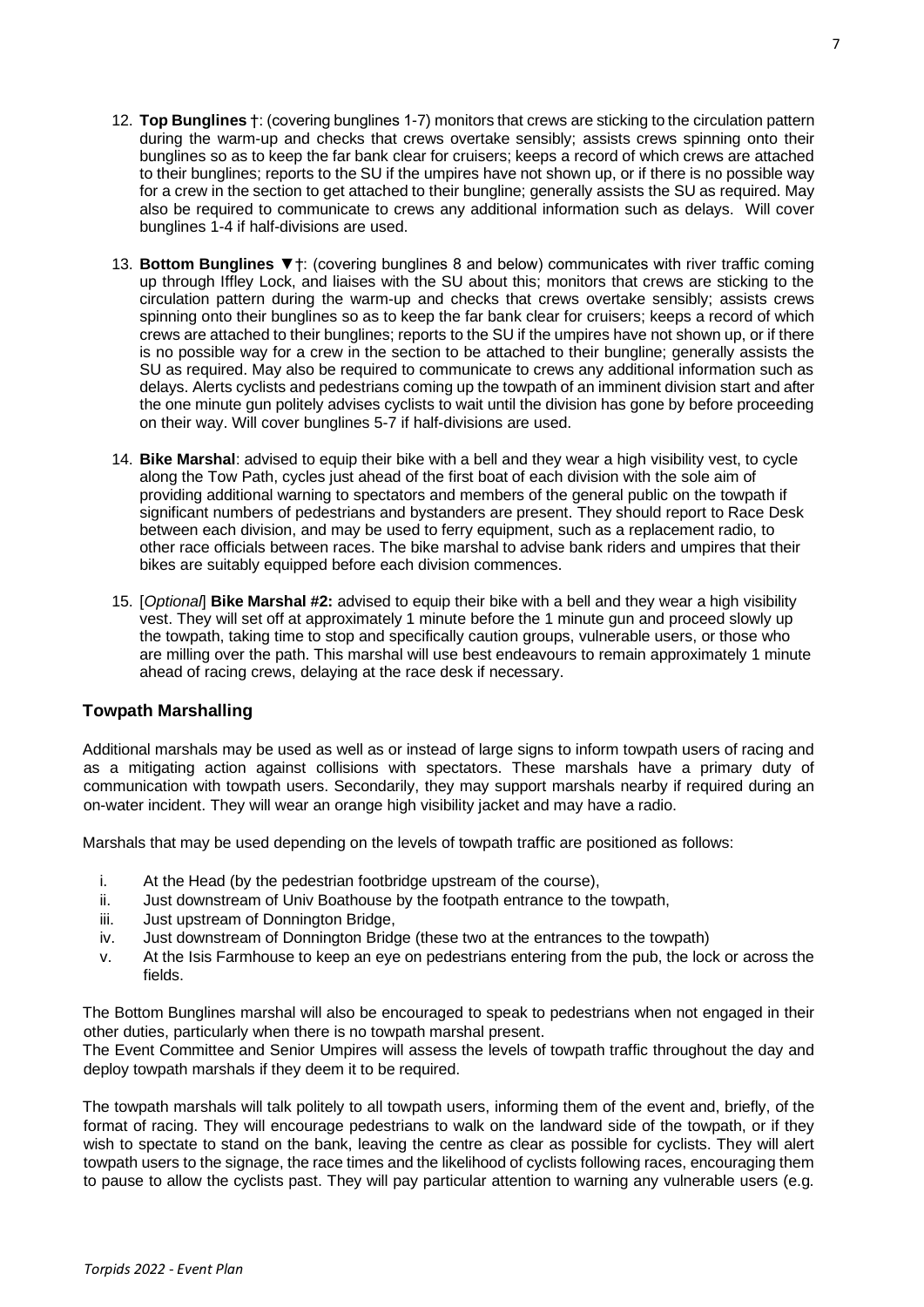the infirm or those with young children or dogs). Cyclists who are traveling downstream, in particular around race start time, should be encouraged but not instructed to dismount or to delay their journey for a few minutes.

#### **Marshalling for Rowing On:**

A slightly different marshal line-up is used for Rowing On. Most of their specific duties are the same as the Torpids marshals, the differences are stated below:

#### **1) Head (of the River**

- **2) Finish**: drops the clacker on the BOW of the boat
- **3) Boathouse A**
- **4) Boathouse B**
- **5) Univ**
- **6)** *[Optional]* **Green Bank**
- **7) Longbridges**
- **8) Top Gut:** rather than monitoring racing, marshals crews paddling from the marshalling area to the start line.
- **9) Bottom Gut:** keeps a record of which crews are correctly marshalled in the marshalling area; rather than monitoring racing, marshals crews paddling from the marshalling area to the start line.
- **10) Donnington Bridge**: keeps track of which crews are correctly marshalled in the marshalling area; rather than monitoring racing, marshals crews in the marshalling area.
- **11) Start:** (located at the lowest point the SU will allow crews to spin) communicates with river traffic coming up through Iffley Lock, and liaises with the SU about this; stops crews spinning too low; marshals crews in the marshalling area; keeps a record of which crews are correctly marshalled in the marshalling area.
- **12)** [*Optional*] **Bike**

#### **Changing Marshals**

Marshals should not leave their posts unless their fully-briefed replacement is there waiting to take over. No changeover should occur within 10 minutes of the next racing division. Outgoing marshals are expected to marshal with their replacement for at least five minutes to pass on any experience or relevant information from their shift. At the end of the day, marshals must stay in place until the SU dismisses them.

# **Circulation Pattern**

To ensure the safety of river traffic and the smooth running of Rowing On and Torpids, strict non-racing circulation patterns are enforced. These are illustrated on the Circulation Pattern maps, attached as *Appendix C* (Rowing On) and *Appendix D* (Torpids) to this plan.

In the following explanatory notes, left and right refers to the course of the boat as seen by the coxswain, i.e. port (strokeside) and starboard (bowside) respectively.

For both Torpids and Rowing On warming up crews, and crews returning to their boathouses are expect to keep tight to the banks leaving a clear central passage for cruisers and other river traffic. For the avoidance of confusion, all other river traffic pass each other in accordance with normal regulations. Warming up crews may overtake other crews, but coxes must be certain to check for oncoming river traffic, especially cruisers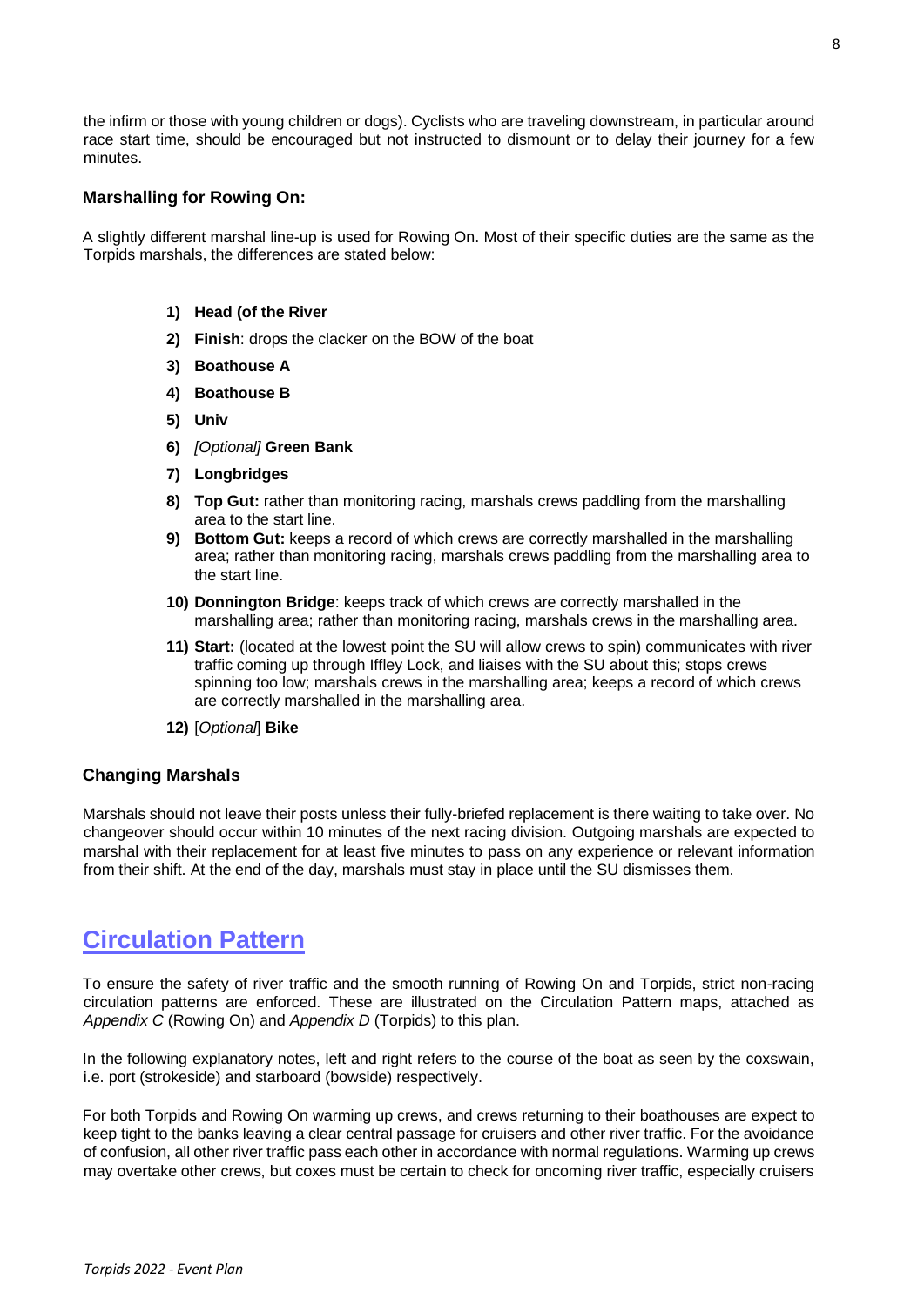both above and below the Gut. Any crew wishing to boat from CORC or Falcon should seek permission from the Race Secretary (in advance) or the Senior Umpire (on the day). Racing crews may take whatever line across the course that they wish, avoiding obstructions.

#### **Other River Traffic:**

Races are never started until the river is sufficiently clear of river traffic and other obstructions. During Torpids, there is little other river traffic, but occasionally other craft may appear on the river. When the locks at either end of the stretch (Iffley Lock, downstream end, Osney Lock, upstream end) are manned, river traffic is given verbal notice from the EA as they approach the Isis. Marshals are briefed to speak to other river users who appear on the Isis and keep the SU notified of their appearance on the course.

Signs are displayed at the Head and Foot of the river to alert other river users to the regatta in progress in accordance to the EA guidance.

Craft proceeding along the course take the centre of the river and pass one another port side to port side. Marshals are briefed to monitor crews during the warm-up and make sure they stay clear of cruisers, and also to be ready to provide the SU with information as to the position of cruisers on the course. The Circulation Patterns (see *Appendix C & D*) show the positions of temporary mooring points. If it is the case that waiting for a craft to clear the course will delay the next race excessively, they will be asked to moor at one of these points, and wait until the division has passed before continuing. Craft proceeding upstream may be encouraged to follow a division, staying behind the following launch.

# **Rowing On Circulation**

For Rowing On crews may not do laps on the water to warm up. They should proceed through the Gut, and then spin and marshal in their correct position when it is safe to do so.

#### **Warm up circulation - crews boating upstream of the Gut:**

Boat with bow-balls pointing downstream, keeping close to the bank from which they boated, and proceeding down to the entrance of the Gut. (Longbridges crews should proceed directly through the Gut.) Once they get to the Top Gut marshal, crews boating from Boathouse Island should cross to the towpath side (bowside bank) when it is safe to do so.

They should proceed through the gut staying on the towpath side and then join the circulation pattern for crews boating from below the Gut.

Crews must not overtake while traversing the Gut.

#### **Warm up circulation - crews boating downstream of the Gut:**

Boat with bows pointing upstream. Crews from the Isis Boathouse should cross to the non-towpath side (their bowside bank). Crews from CORC and Falcon rafts should proceed upstream and spin in the area upstream of the Falcon raft.

After they have spun, when it is safe to do so, they should cross to the towpath bank and proceed keeping right of centre (to their bowside bank).

Crews may spin in either direction when it is safe to do so, and under the direction of the SU or a marshal. Marshalling crews will be asked to keep tucked into a particular bank, as instructed by the SU and marshals. Crews will be started by the Senior Umpire, and marshalling crews should move up towards the Senior Umpire as each crew is set off.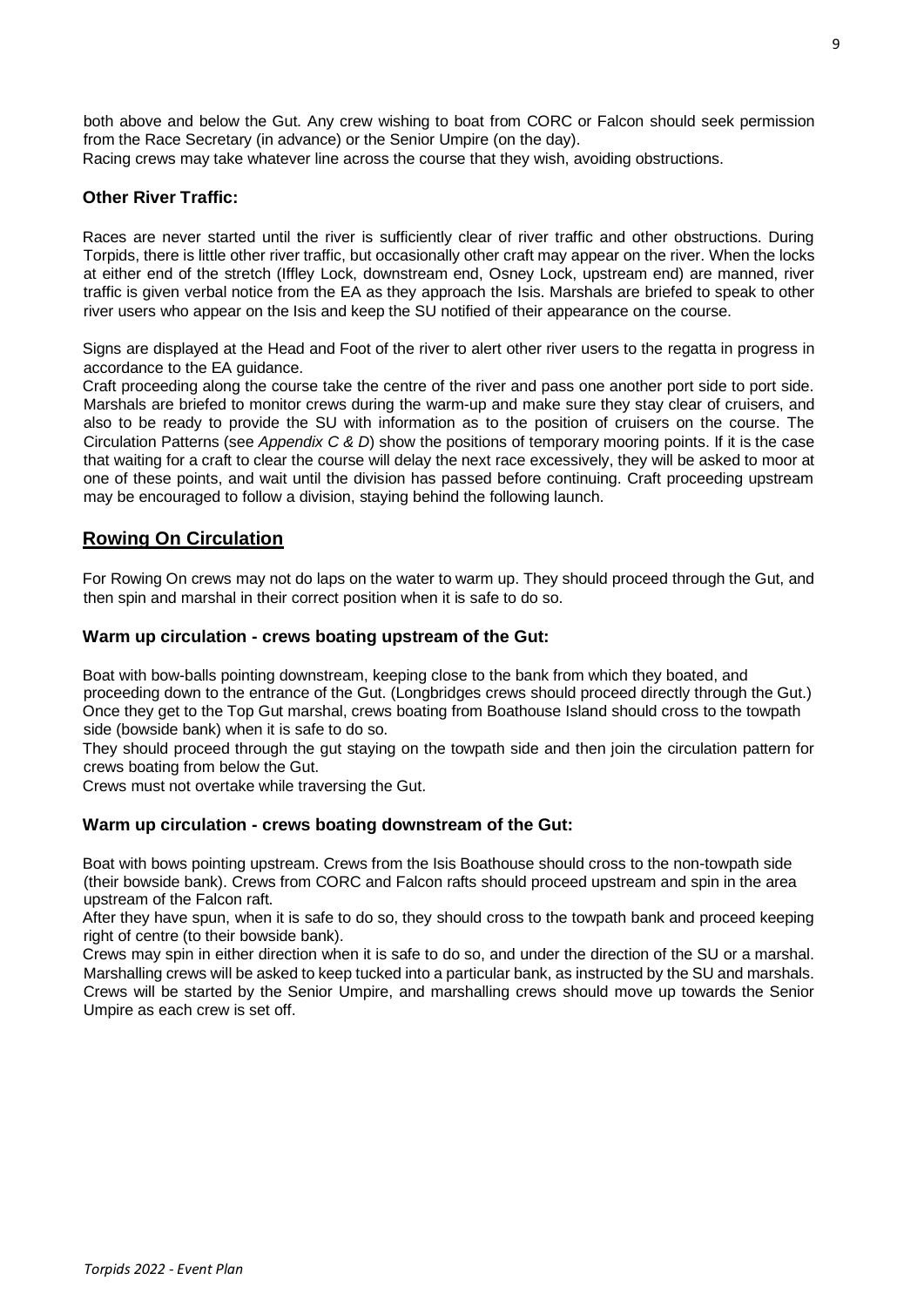# **Racing crews:**

Slower crews should move to give way to a faster overtaking crew.

As they cross the finish line they should wind down and move to the towpath side and proceed upstream well clear of the finish line under the instruction of the Finish and Head marshal to make room for other crews. Crews should not spin until told to do so by the Head marshal.

#### **Return Circulation - crews landing on Boat House Island:**

Crews returning to Boat House Island should stay on the non-towpath side and land downstream without doing any further laps.

#### **Return Circulation - crews landing at Univ and Longbridges:**

Crews returning to Univ and Longbridges should cross to the towpath side immediately downstream of the finish line, and then proceed along the towpath bank to land downstream without doing any further laps. If there is a strong stream at Longbridges, then crews landing at Longbridges may spin upstream of their raft, and drift back to land.

#### **Return circulation - crews landing below the Gut:**

Crews returning to boathouses downstream of the Gut should cross to the towpath side immediately downstream of the finish line. They should proceed through the Gut and then land in normal training circulation.

# **Torpids Circulation**

For Torpids, the basic circulation pattern between divisions is a figure of eight. Above the Gut all crews observe reverse circulation thus keeping to the left of the river. Below the Gut the normal pattern is followed and crews keep to the right.

#### **Boating:**

Crews boating above the Gut should boat with their bow-ball pointing left (opposite to normal training). Crews boating from Longbridges may, if permission has been granted by the raft marshal, boat pointing downstream if they are headed straight through the Gut. They must take extra care to check that the river is clear before pushing off.

Any crew stationed at Falcon or City of Oxford Rowing Club should boat as normal, unless the river is completely clear, in which case crews may boat downstream.

#### **Warming up:**

Of the 13 crews in each division, the top 6 will warm up above the Gut and the bottom 6 below the Gut. The crew on bungline 7 may choose to warm up either above or below the Gut but not both. The change from left to right hand circulation happens at the top entrance to the Gut as crews move down toward the start, under direction of the Longbridges and Top Gut marshals. The Bungline marshals assist crews with spinning onto their bunglines; either reverse or normal spin is allowed with the aim of leaving the far bank clear if cruisers are passing.

Crews warming up above the Gut should spin directly onto their bungline after proceeding though the Gut. Any crew which is given permission by the Event Committee to boat from below the Gut must warm up between Falcon and Haystacks without entering the Gut until they are racing.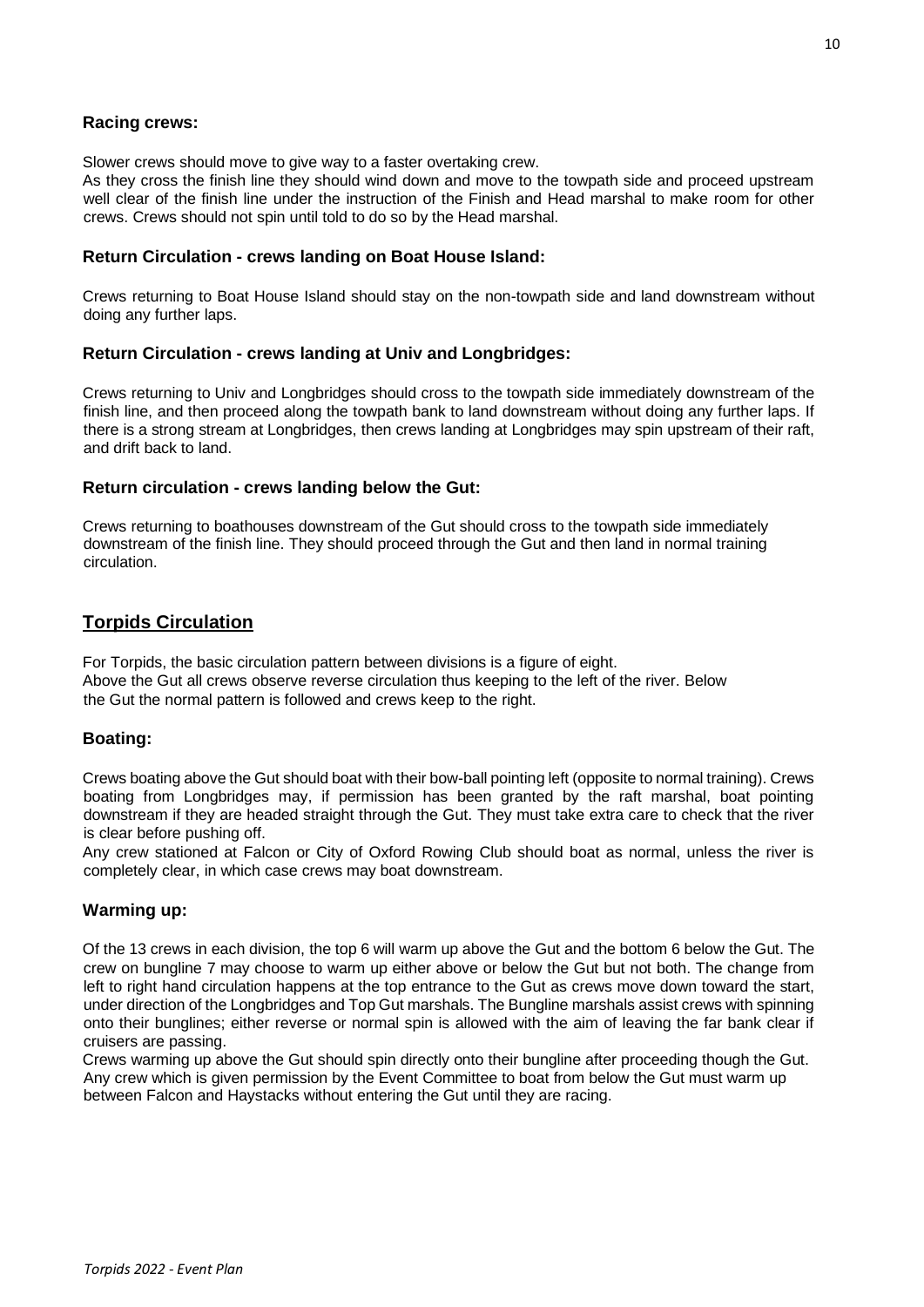# **Spinning:**

Unlike normal training, crews may spin wherever they like provided they do not cause obstruction to oncoming river traffic, and so are advised not to spin in boating areas if possible. Below the Gut, crews warming up on the lower stretch may spin wherever it is safe to do so. Crews who warmed up above the Gut should not spin below their bunglines.

### **During the race:**

No vessels other than the racing boats and the following safety launch(es) will be on the course when a race is in progress. Crews may take whichever route up the river they choose. In Torpids, in the event of a 'bump', the crew gaining the bump moves to clear a channel for racing crews to safely pass and stops. Crews have not gained a bump race as far as the finish post, opposite Christ Church Meadow.

### **After racing:**

Once past the finish line, crews wind down and move upstream, clear of the finish, where they wait for instructions on spinning from the Head marshal. In Torpids, crews who 'bump out' follow the following safety launch up the river, observing the warm-up circulation pattern. Crews that bump out beyond their boathouse join the warm- up circulation pattern and land at their raft when they pass it on the correct side of the river. Crews bumping out before their boathouse may go straight in provided it is clear to do so and under instructions from the marshals, with the exception of the top half of Boathouse Island, St. Anne's to Keble, who must re-join the circulation pattern.

Crews for the next division may boat when the last racing crew passes their raft, as announced by the marshals and/or the public address system.

# **Communications**

At least 24 two-way radios are used for communication between Race Desk, the SU, the EA launch if present, Salter's Cruisers, Oxford River Cruisers (optional), the Iffley Lock keeper, the safety boats, the marshals and the First Aid personnel.

Call signs are assigned according to position and are explained at the relevant marshalling meeting, and on the day at Race Desk.

In addition to radio communication, OURCs has the use of mobile phones held by: Race Desk (race secretary's mobile: 07341-500865, Sabbatical's Mobile 07917-643030), the SU and First Aid. The Iffley Lock keeper also has a land line (01865-777277). An emergency (999 calls only) telephone is located in the back of Longbridges Boathouse. Mobile phones can also be used for emergency calls. The phone number of Christ Church Lodge (01865-276150) will be kept at Race Desk to secure emergency access to Christ Church Meadow.

A public address system based at Race Desk can address all competitors and bystanders from Christ Church Meadow to Longbridges Boathouse. During Torpids, pre-scripted notices over the public address system will be used to highlight the impending races to towpath users.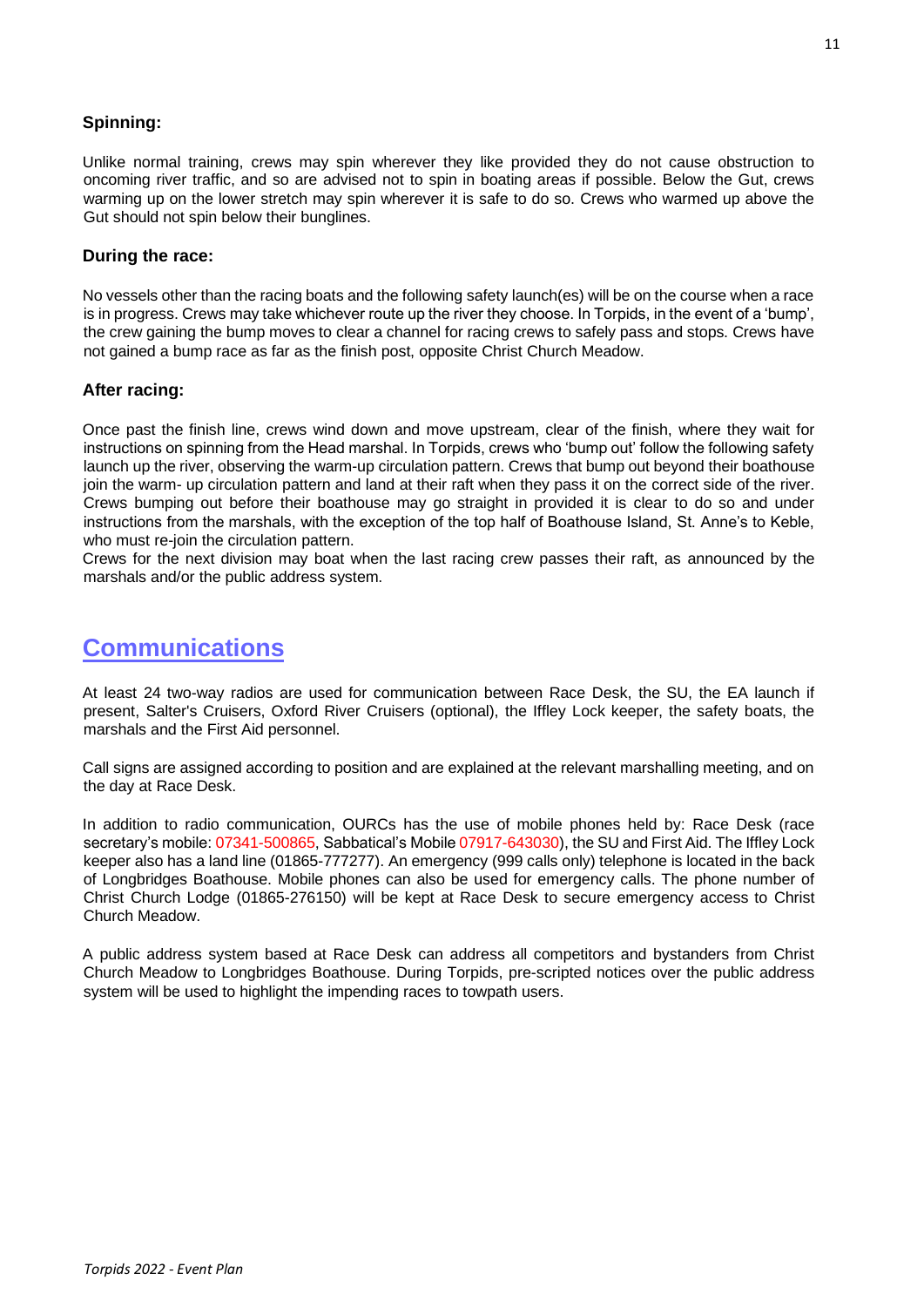# **Safety**

# **Event Management**

#### *Note – In the event of a serious incident, the Emergency Action Plan (Appendix E) should be followed.*

Marshals are thoroughly briefed on their duties (as described above) prior to the event through e-learning, and also given a refresher briefing on the day, by members of the Event Committee. The SU is responsible for ensuring that racing starts only when conditions are safe, subject to satisfactory reports from the marshals and Race Desk. If any incident occurs that could potentially jeopardise the safety of crews, marshals sound klaxons, bringing all racing to an immediate halt.

All participating crews shall observe the OURCs rules, which encompass the safety advice of British Rowing and EA regulations. Clubs that have not submitted a safety audit may not race. Crews infringing these rules or acting in an unsafe manner may be subject to fines, penalty bumps, or disqualification from the event.

Coxes of all crews must attend a briefing meeting (organised by the OURCs Captain of Coxes) covering the event and safety management issues covered in this document. If any cox does not attend, they will not be permitted to compete unless given express permission by the OURCs Captain of Coxes. The meeting will be split into two parts: the first (approximately 15 minutes) for all coxes, covering essential safety information; and a second section, for coxes new to Bumps racing, or for those wanting a refresher, to cover all aspects of coxing in the event.

# **Race Start – Cannon Use**

The races will be started by means of a cannon which is fired twice to give warning of the start (at five and one minutes to go) and a third time to signal the start of the race. The cannon is fired by the Senior Umpire giving a visual signal to a competent person who is in charge of the cannons. The senior umpire retains complete control of the starting sequence and may delay or abort it at any time in accordance with the race rules. An aborted start shall be restarted from the one minute gun. The cannons are held under the control of a competent person and their operation is supervised by a firearms licence holder. The transport, storage, maintenance and usage of the cannons is done under the direction of a firearms licence holder and they retain responsibility for ensuring that all regulations are adhered to.

# **Complex racing incidents**

In the event of a racing or warm-up on-water incident resulting in boats damaged and/or blocking the river or stuck in the bank, the Incident Manager will go to the site of the incident and immediately take control of resolution to help speed treatment of any casualties, liberation of boats and reduction of confusion.

# **Weather**

#### **Stream Conditions:**

In the event that the river is running faster or higher than usual, the SU liaises with people including the Iffley Lock keeper, the Race Secretary, the boatmen and the EA to decide how to proceed. The SU must consider the proximity between racing crews and the weirs at Iffley Lock, (or Hinksey if appropriate), as well as the competence of the crews to deal with the conditions. OURCs has developed a contingency plan to allow some racing to continue (included in the attached Risk Assessments). Options include moving the bunglines further away from the lock, cancelling racing for less experienced crews, requiring crews to race with experienced/senior coxes, running part divisions and cancelling the entire day's racing.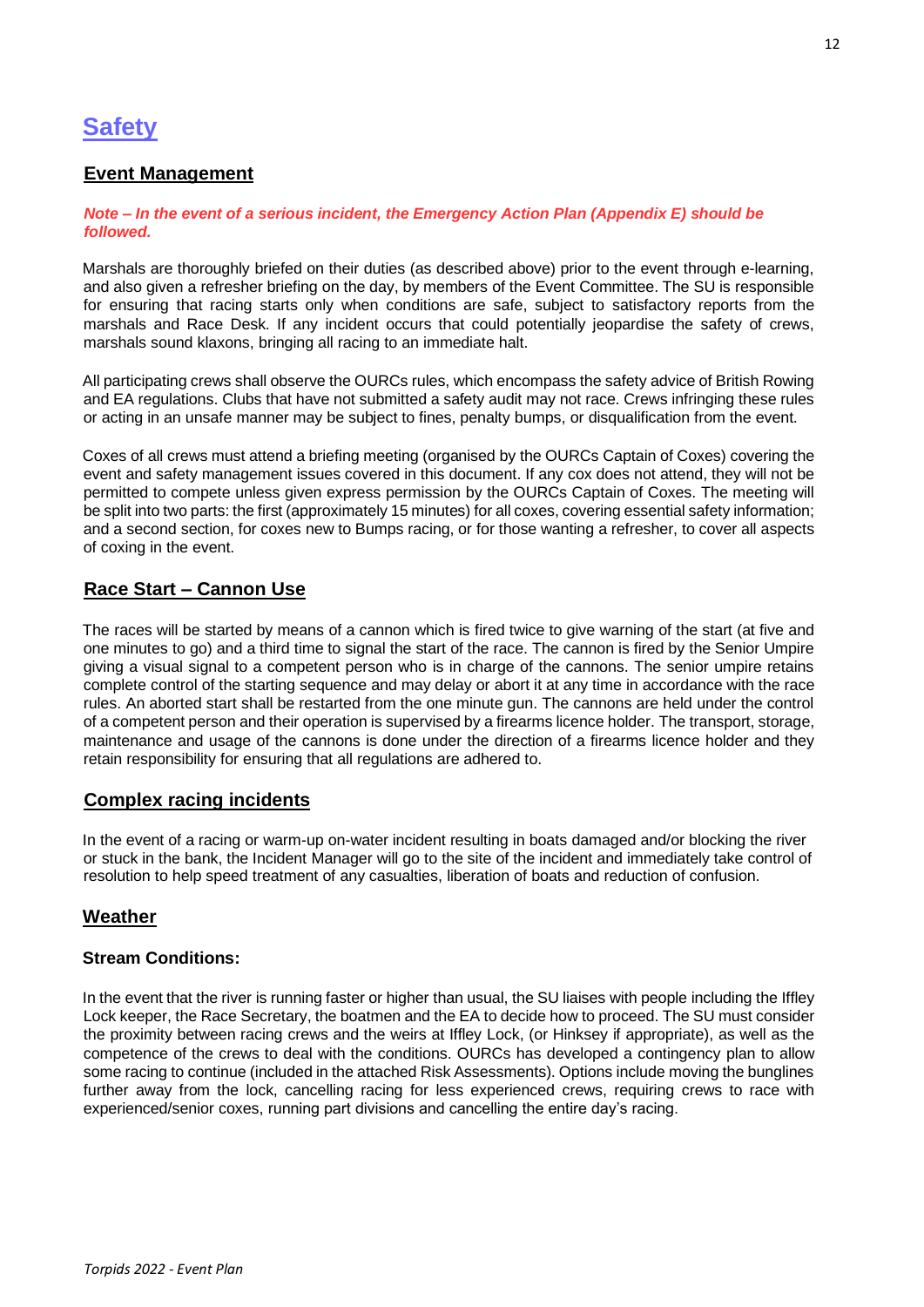### **Precipitation & Cold:**

Rain will not typically halt racing, but the SU must consider if it threatens to swamp racing crews or pose a significant risk of hypothermia. Snow and cold conditions pose a further threat that might jeopardise the safety of competitors and so halting racing. Hail is particularly dangerous given the injury that can be done to equipment and persons. The SU must decide whether it is possible for competitors to complete the race, including warm-up and warm-down, in a safe fashion, considering the facilities available to them. The heightened risk involved with any participant entering the water must also be considered.

### **Poor Visibility:**

In the instance of poor visibility the SU will make the decision as to whether racing may start or continue. The SU will, as a matter of course, state which divisions should boat with two static bright white lights on their boat at bow and stern. These lights must each be visible though at least 180°. Marshals will check this as part of the boat checks.

### **High Winds:**

High winds make navigation difficult for crews and may also threaten swamping, although the Isis stretch of the Thames is rarely affected by any significant disturbance of the surface of the water. The SU must consider if enforcing only experienced/senior coxes is appropriate, or other mitigating action.

### **Lightning:**

All marshals and race officials will be responsible for watching out for lightning and if it is seen it will be reported to Race Desk. Race Desk will then approximate the distance of the storm by using the "30 – 30 rule" (comparing the time difference between lightning and thunder). If the storm is felt to be within approximately 10km (30 seconds between lightning and thunder) then crews will be taken off the water as soon as possible and advised to seek proper shelter in the boathouses.

Once all crews have returned to their boathouses, a river check will be co-ordinated by Race Desk. Once all crews are off the water the marshals will be advised to seek shelter. Launches will return to the nearest raft and the drivers should seek shelter in the nearest boathouse. The public address system will be used to warn spectators and other competitors.

Following the suspension of racing, racing will only resume 30 minutes after the last lightning. This will be announced over the public address system.

# **Medical Emergency - First Aid**

First aid cover for the event will be provided by a minimum of two medical professionals through Epione Medical Services Ltd (EMS). The First Aid unit will have a tent at Boat House Island but the launch set aside for the medical staff will be headquartered at Longbridges Boat House. EMS are responsible for checking relevant qualifications are in place and up to date. EMS will have first aid response as their sole responsibility and will have full access to the facilities of race desk, including safety launches and radios, for the purposes of providing cover and response to an emergency. Medics will be informed through their agents of the nature of the event and have the risk assessment made available to them. All EMS staff engaged are done so on the basis of their qualification and professed skill. They are required to hold liability insurance of their own, or through their employer. They are responsible from when the SU declares the river open for racing until the SU has declared the river open for non-racing circulation at the end of the day.

First Aid kits are present in all boathouses and safety launches. Defibrillators are available at Balliol Boathouse (///ally.pilots.cloth) and University Boathouse (///nation.bunks.levels).

The designated point to transfer a casualty to an ambulance is at Riverside Centre off Donnington Bridge (postcode - OX4 4AZ, ///copy.bath.ridge) or at University Boathouse (postcode OX1 4PS, ///nation.bunks.levels). In case this is not possible, access to Christ Church meadow (///scrap.wiring.mixed)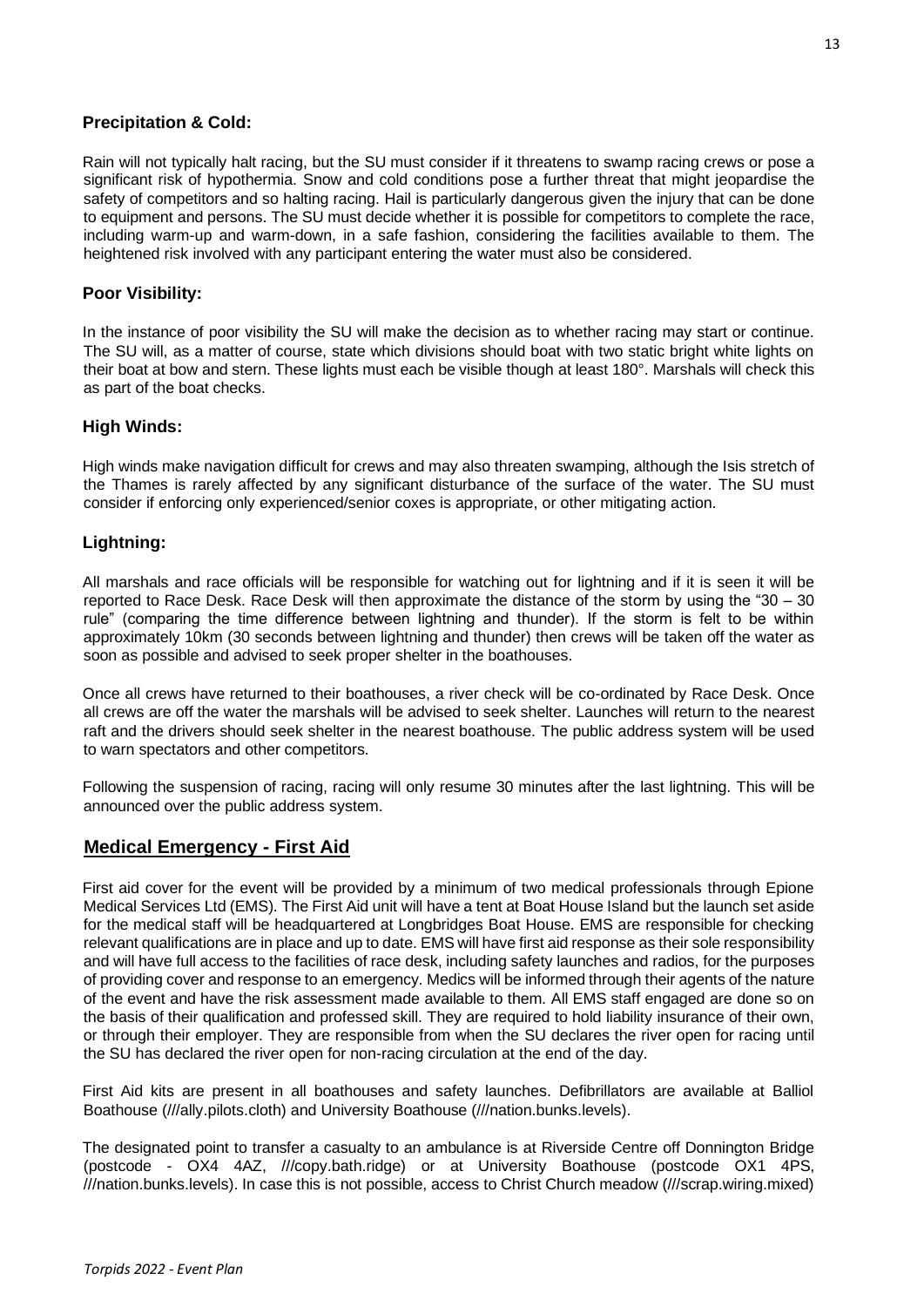and Longbridges for emergency vehicles is arranged in advance: a key to the slip road from Donnington Bridge (///causes.gets.scars) is kept at the Race Desk, and barriers normally preventing access to Christ Church Meadow are lowered by arrangement. The Rowing Sabbatical Officer will be available by telephone to give access advice.

If a casualty who is a member of the University is taken to hospital, an official of the college (chosen under advice from the SU) will be contacted.

# **Safety Boats**

During Rowing On and Torpids, a minimum of two launches are used by OURCs. The boats fulfil distinct roles:

Race Following Launch: which follows the races to the Christ Church Cut, or elsewhere as directed by the SU, which is ready to help participants. Between divisions this launch helps to marshal crews in the start area. This launch must be driven at all times by qualified personnel (RYA level 2, or equivalent).

Response Launch: usually stationed at Longbridges Boat House, for the use of the First Aid team. This launch must be driven at all times by qualified personnel (RYA level 2, or equivalent).

Spare Launch: OURCs may obtain a third launch, particularly if the racing is conducted under a high flag, to act as back-up and to carry out non-medical tasks as required such as removing debris from the course or transporting people or equipment. During the hours of racing the spare launch must be driven by someone with an RYA level 2 (or equivalent) qualification. Outside the hours of racing, in roles which do not involve transporting medical personnel or assisting crews, this launch may be driven by a launch driver who has been trained in and demonstrated the required competencies to safely handle a launch in this role and river conditions.

# **Bystander Safety**

OURCs does not invite spectators to watch the event, nor take any responsibility for the safety of the public beyond ensuring that our event does not negatively impact their health or safety. All members of the public have a right to use the towpath as a public right-of-way and OURCs will not impede this in any way. Marshals will be briefed to report to the SU and Race Desk if they believe that the safety of members of the public may be compromised, particularly in the build-up of spectators along the Towpath. Should there be any imminent danger to members of the public who are in the water (and/or river users), the nearest marshal is to be made aware immediately. If this happens during racing, the klaxon is to be sounded to bring racing to an immediate halt.

#### **In the event of a serious incident, the Emergency Action Plan (Appendix E) is to be followed.**

The Race Secretary should consider the options available to minimize the risks of potential harm to members of the public and act accordingly. Possible solutions include using the nearest marshal to warn members of the public (as long as the safety of river users is in itself not compromised), additional tannoy announcement(s), sending a senior individual from the Event Committee to assess potential difficulties and, liaising with the Race Secretary and Senior Umpire, deal with accordingly.

Notices about the Regatta will be placed at entry points on the Isis for the benefit of water and towpath users. Large signs and/or Towpath marshals will be deployed at the main access points to the towpath to alert members of the public, including cycling commuters, about the event to mitigate potential risks from cyclists accompanying crews.

Tannoy announcements will be made along the race route warning towpath users (including spectators) that cyclists will be heading in an upstream on the towpath following the race. Such riders are advised to stay left. Bank Riders and Umpires are advised to equip their bikes with bells.